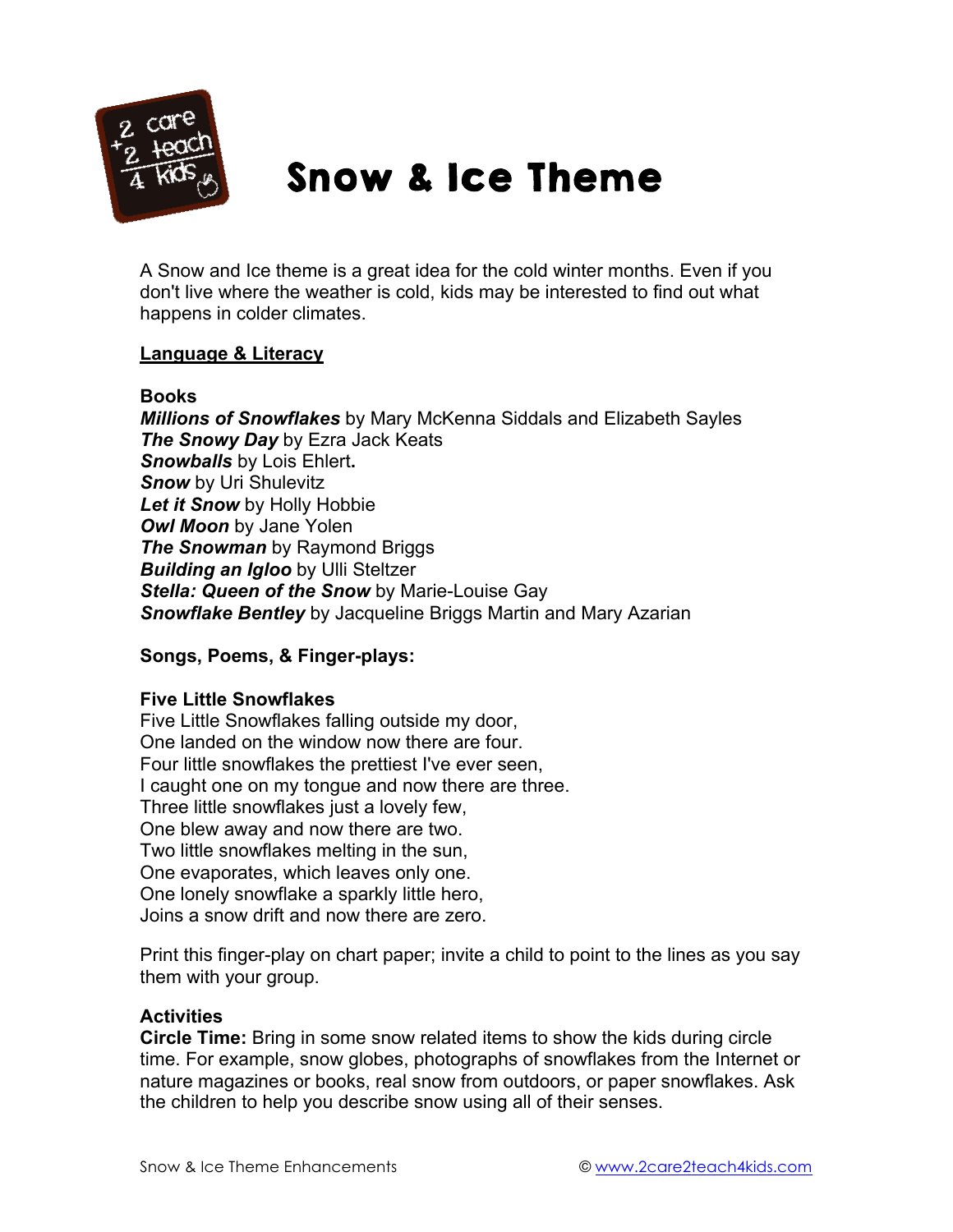Copy the descriptive words the children use to describe snow on to chart paper and display in the room during the entire unit for use with other activities and journal writing.

**Read:** Some snow poems to the children. Ask them to act them out with you. Ask the children: "What would it feel like to be a snowflake." Tell them: Move your body like you are a snowflake falling to the ground.

**Read:** *The Snowy Day* by Ezra Jack Keats, ask the children to draw a picture of what they might do on a snowy day and have them dictate a story to you about their picture.

#### **Math & Number Concepts**

**Snowflake Count:** Hang paper snowflakes around the room and challenge the children to see how many they can find and count. If you are working to count to ten hang ten around the room, etc.

**Snowflake Sticker Count:** Print copies of the **Snowflake Counting Page** from the **Theme Enhancement Page**. Provide children with stickers (or small snowflake die cuts) to place on the counting page according to the number in each box.

**Snowflake Match:** Create a snowflake matching game using snowflake stickers, clip art, or stamps. Program or print the cards for as high you want the game to go. Cut and laminate the number cards and snowflake cards separately. Invite the children use the cards for a memory game or just let them take turns picking a number card and finding the correct snowflake card. \*Make the cards even more attractive by backing them with colorful snowflake scrapbook paper.

# **Art**

#### **Glitter Snowflakes:**

*Supplies:* Dark colored construction paper, glue in glue bottles, and silver or white glitter.

*Directions:* Ask the children to create a snowflake on the construction paper using the glue. Have pictures of snowflakes for them to look at. Remind them that snowflakes have six points and challenge them to create a six-pointed snowflake. After they finish let them sprinkle glitter all over their snowflake and dump the excess off into another container to be used again.

#### **White Splatter Painting:**

*Supplies:* White paint, old tooth brushes.

*Directions:* Have the children draw or even cut a picture from a magazine of something them like to do in the snow. Have them glue the pictures to a piece of dark construction paper- blue or black work well. Then have them splatter paint it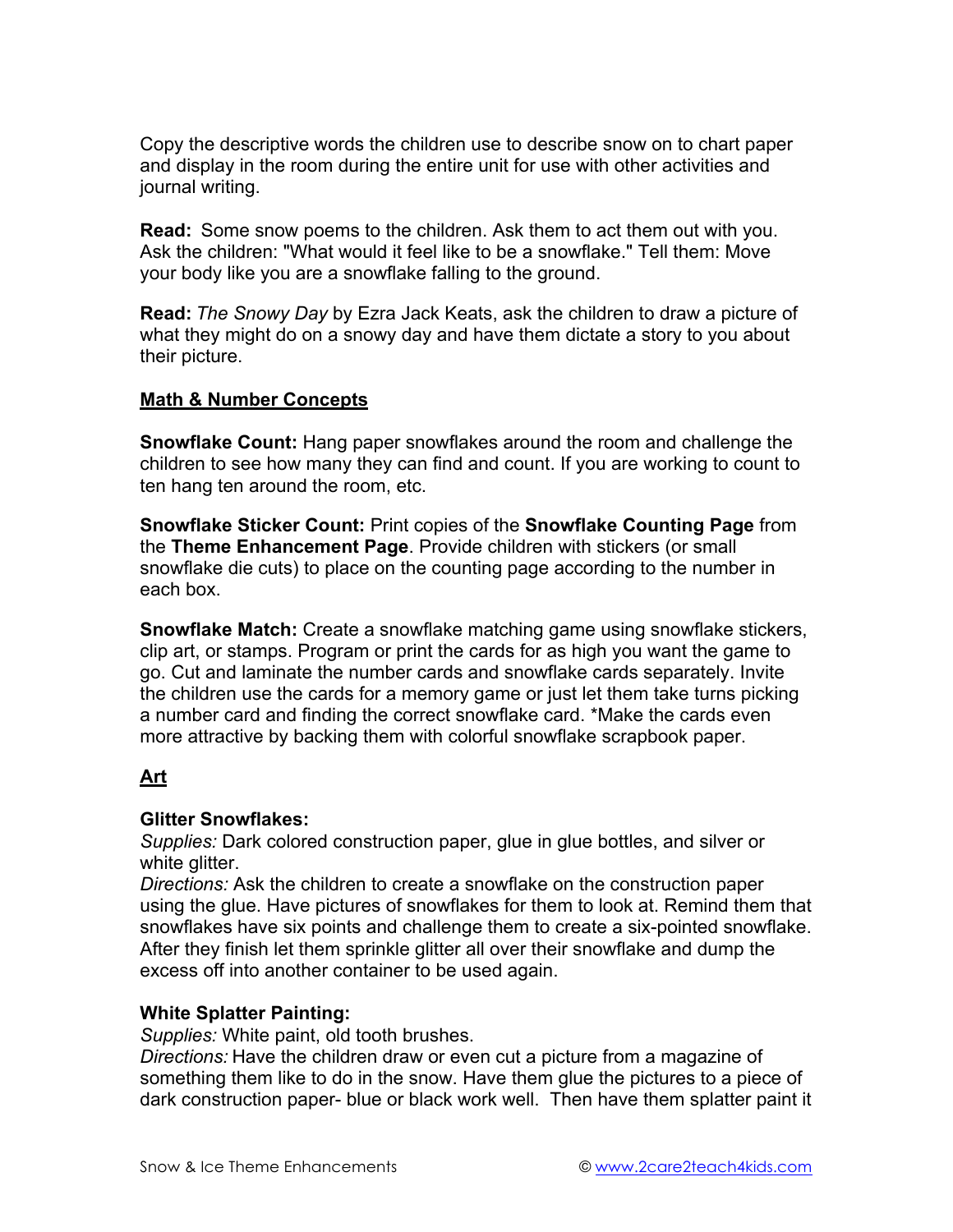with white paint so it looks like it is in a snow storm. \*Hint- mix a little water into the paint if it does not splatter well and is too think.

To splatter paint the children must run their thumb or a finger along the bristles of the toothbrush aiming it at the picture in the box. \*\*\*Be careful this is messy! Have the children wear paint-shirts!!!!

#### **Snowflake Sponge Prints:**

*Supplies:* A variety of sponge snowflakes, a variety of light color paints like white, light blue, blue, and maybe silver, a very fine glitter and blue or black construction paper.

*Directions:* Set out the paints and sponges for the children to create their own snowfall picture. Encourage them to over lap their snowflakes and to sprinkle glitter on them if they want to add some shimmer!

# **Colorful Snowflake Coffee Filters:**

*Supplies:* White coffee filters, pipettes, and water that has been colored with food coloring or liquid watercolors, a plastic or metal tray to catch excess water, scissors.

*Directions:* Have the children use the pipettes to squirt different colors onto the coffee filters. Once they are dry show them how they can fold it and cut it into a snowflake shape for colorful snowflakes!

**Paper Snowflakes:** Have the kids cut paper snowflakes to decorate the room with. (a great sensory table activity too.)

# **Dramatic Play**

**Dress For Snow:** Provide the children with coats, boots, snow pants, and mittens to practice dressing for winter weather. Put a sled in the Library area for children to sit in when they look at books.

#### **Music & Movement**

**Snowflake Dancing:** Have the children move like snowflakes to some classical music, like the Nutcracker by Tchaikovsky. Give them long blue or white streamers to swirl around with them as they dance.

#### **Science & Sensory**

**Snow Observations:** Provide snowflake books with photographs of real snowflakes in the science center so the children can get a close up look at real snowflakes. If possible go outside and catch real snowflakes on a piece of black paper or felt and examine them with magnifying glasses.

**Cut a Snowflake:** Fill the sensory table with coffee filters and scissors. Let the kids cut as many snowflakes as they want.